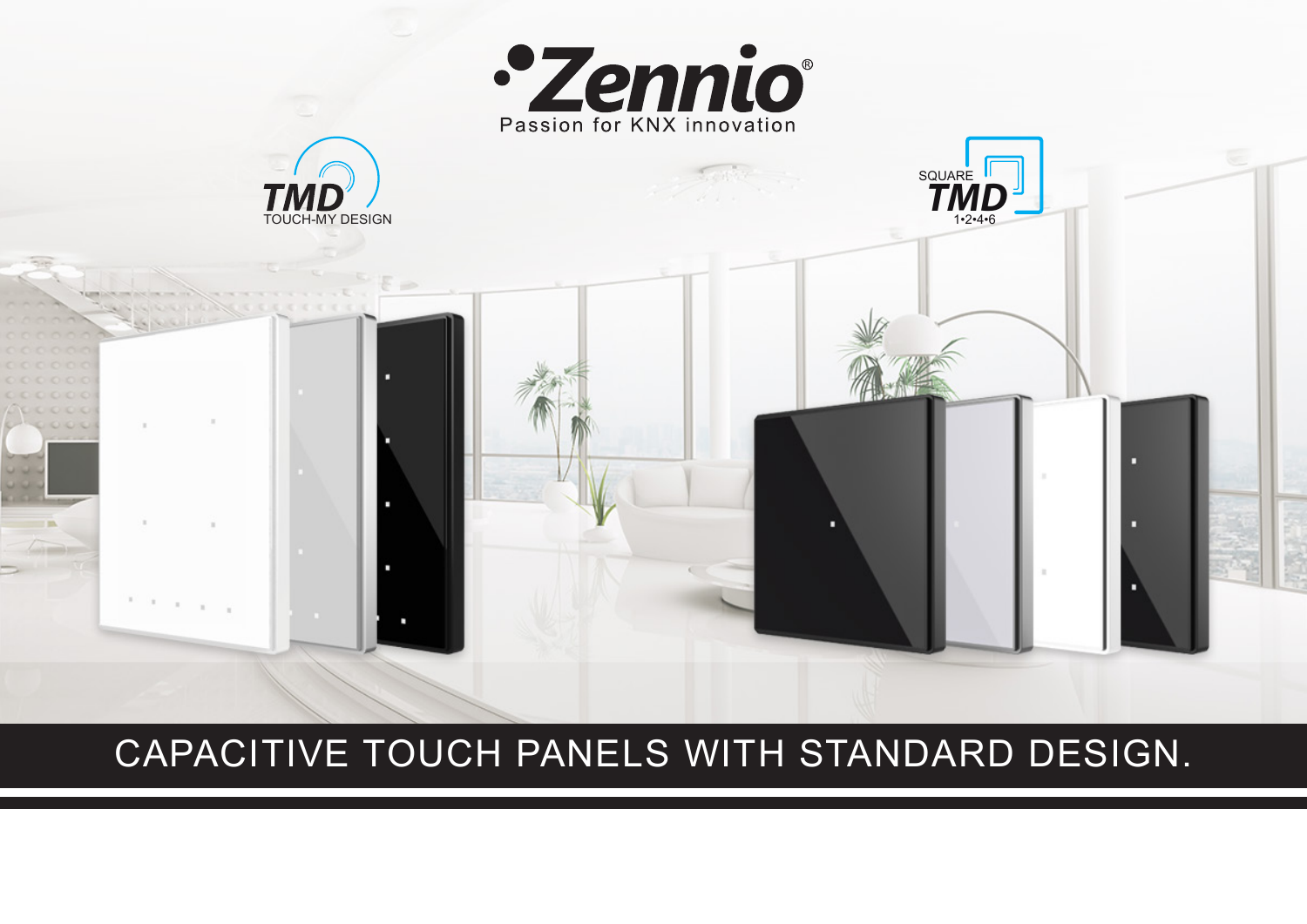

#### Square Touch My-Design 1 Button

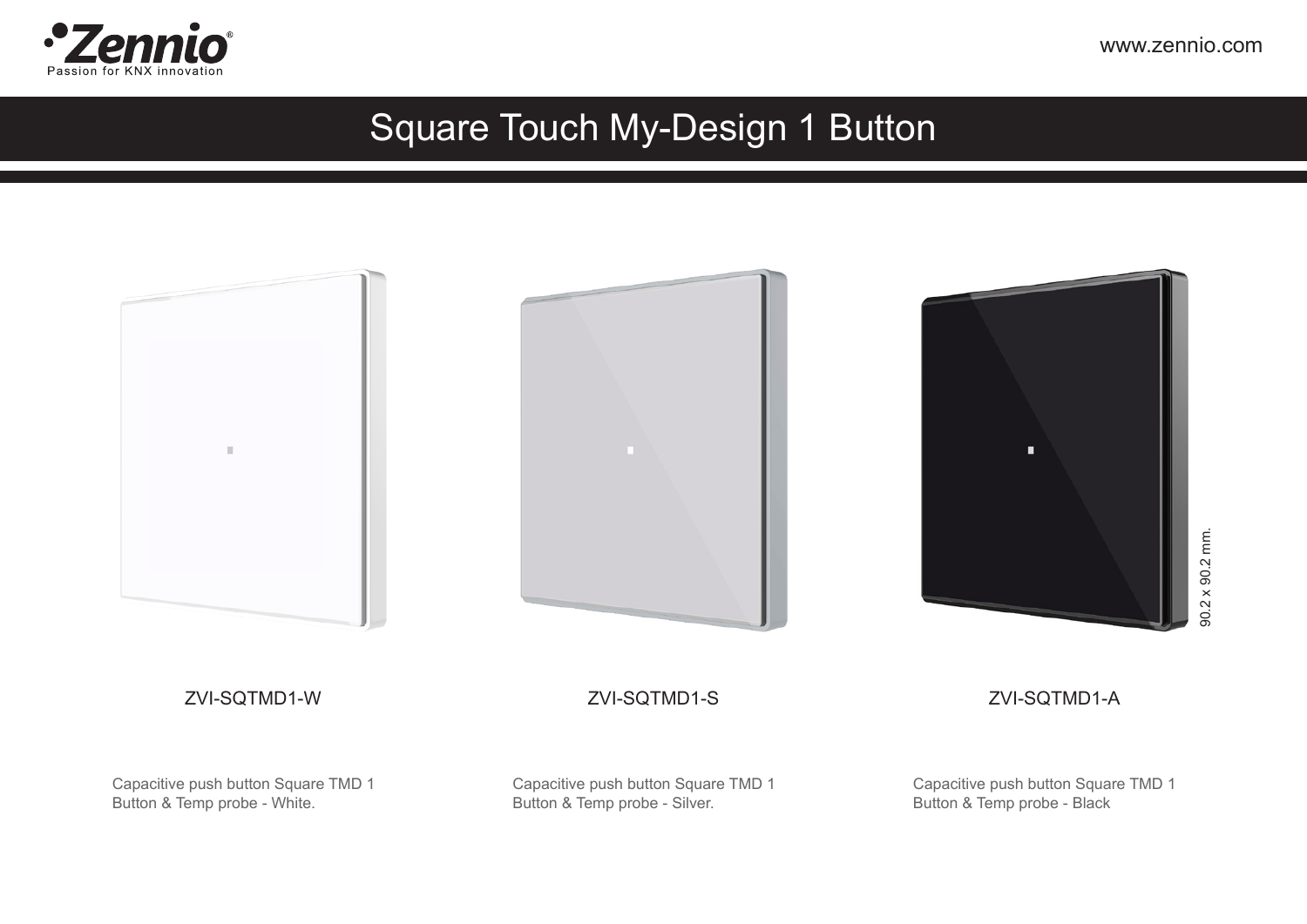

#### Square Touch My-Design 2 Buttons

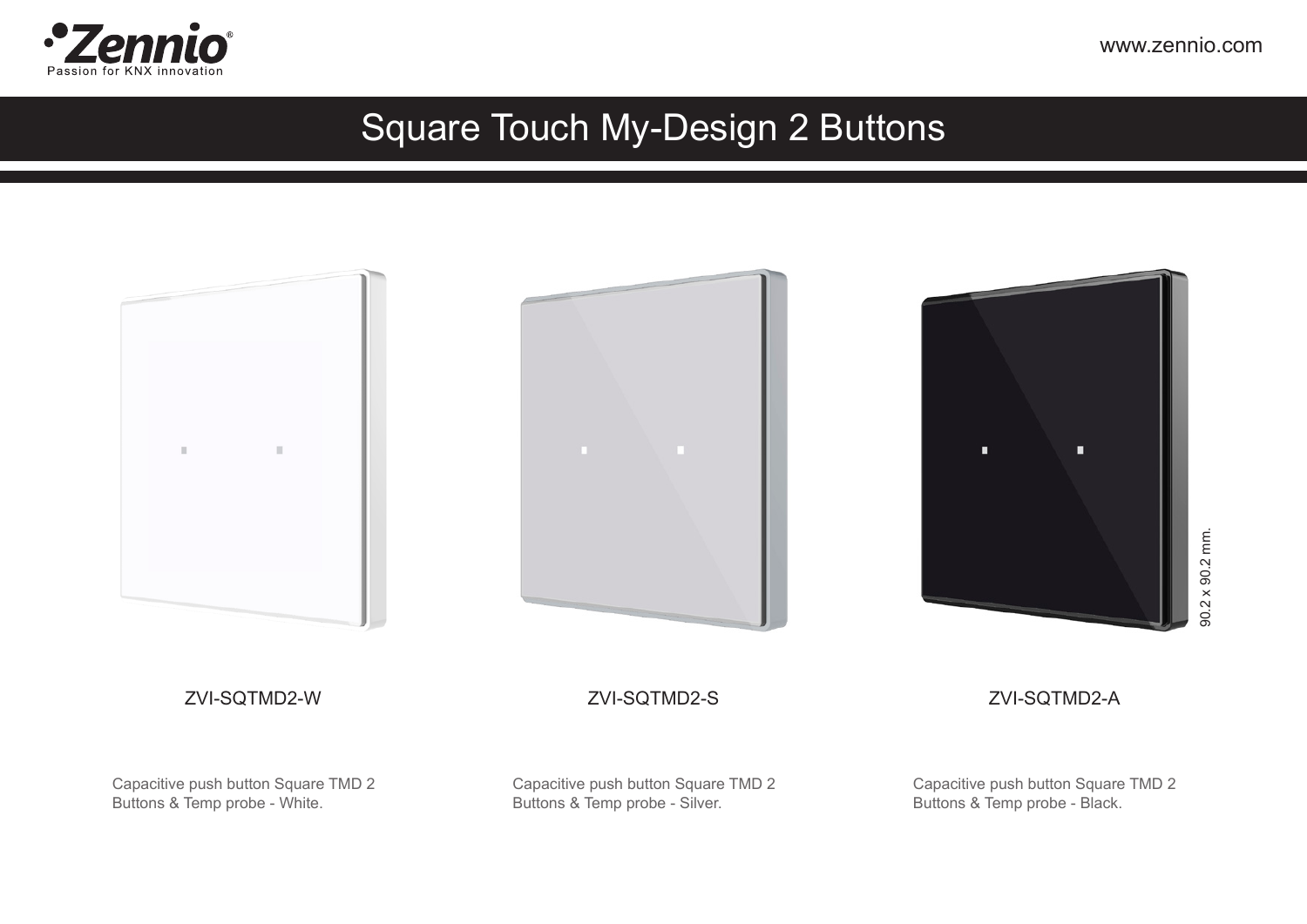

#### Square Touch My-Design 4 Buttons

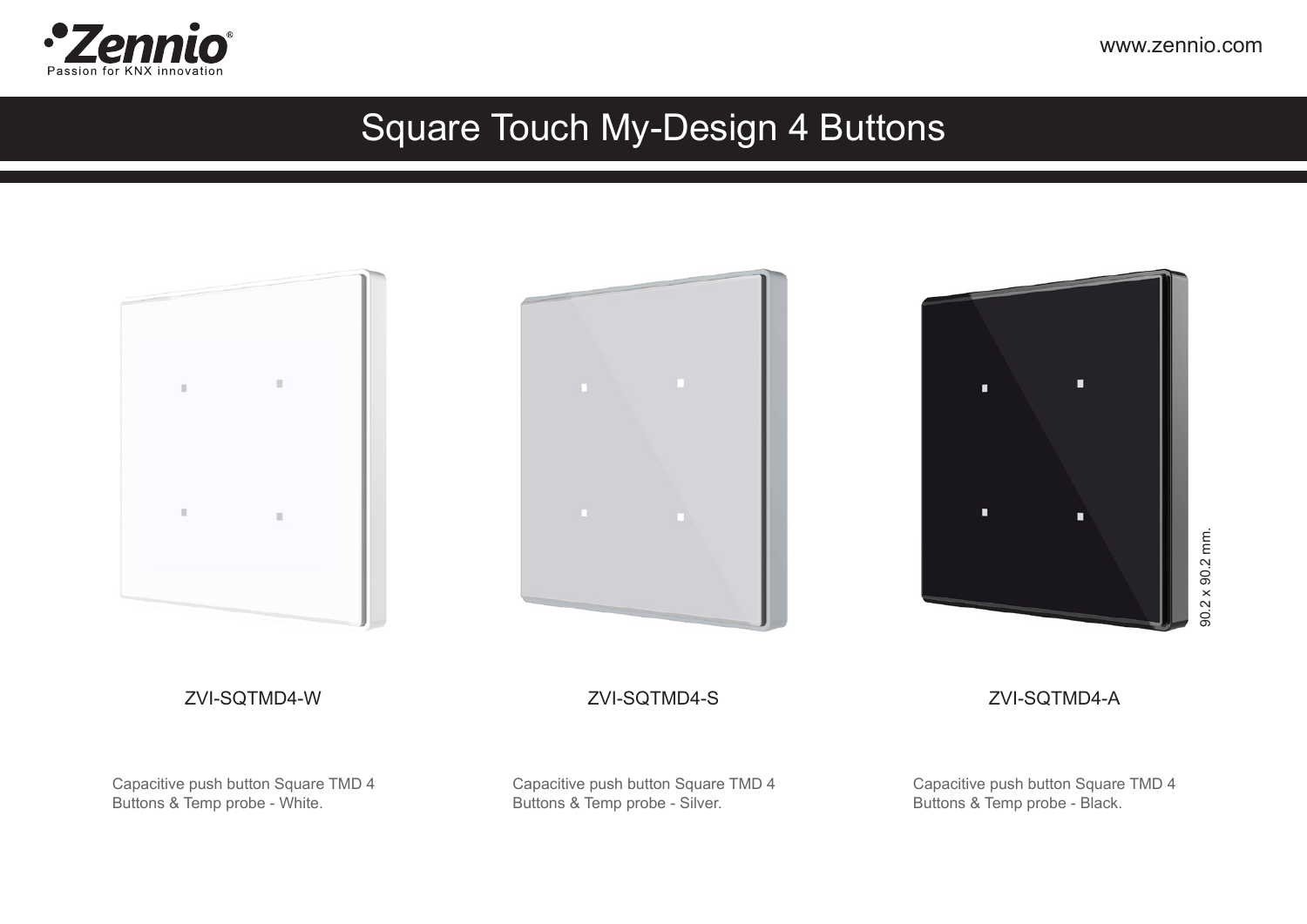

#### Square Touch My-Design 6 Buttons

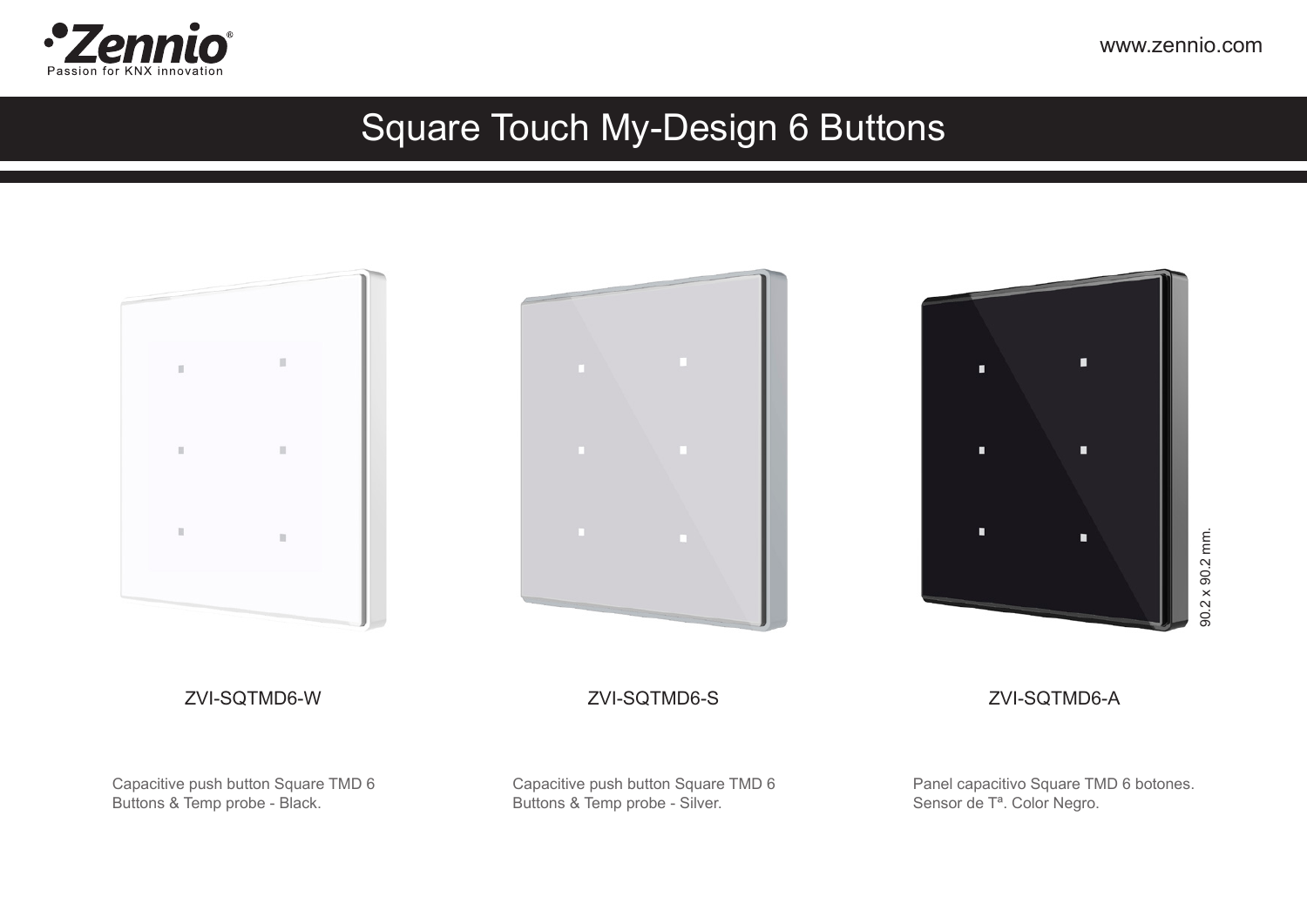

### Touch My-Design 4 PLUS

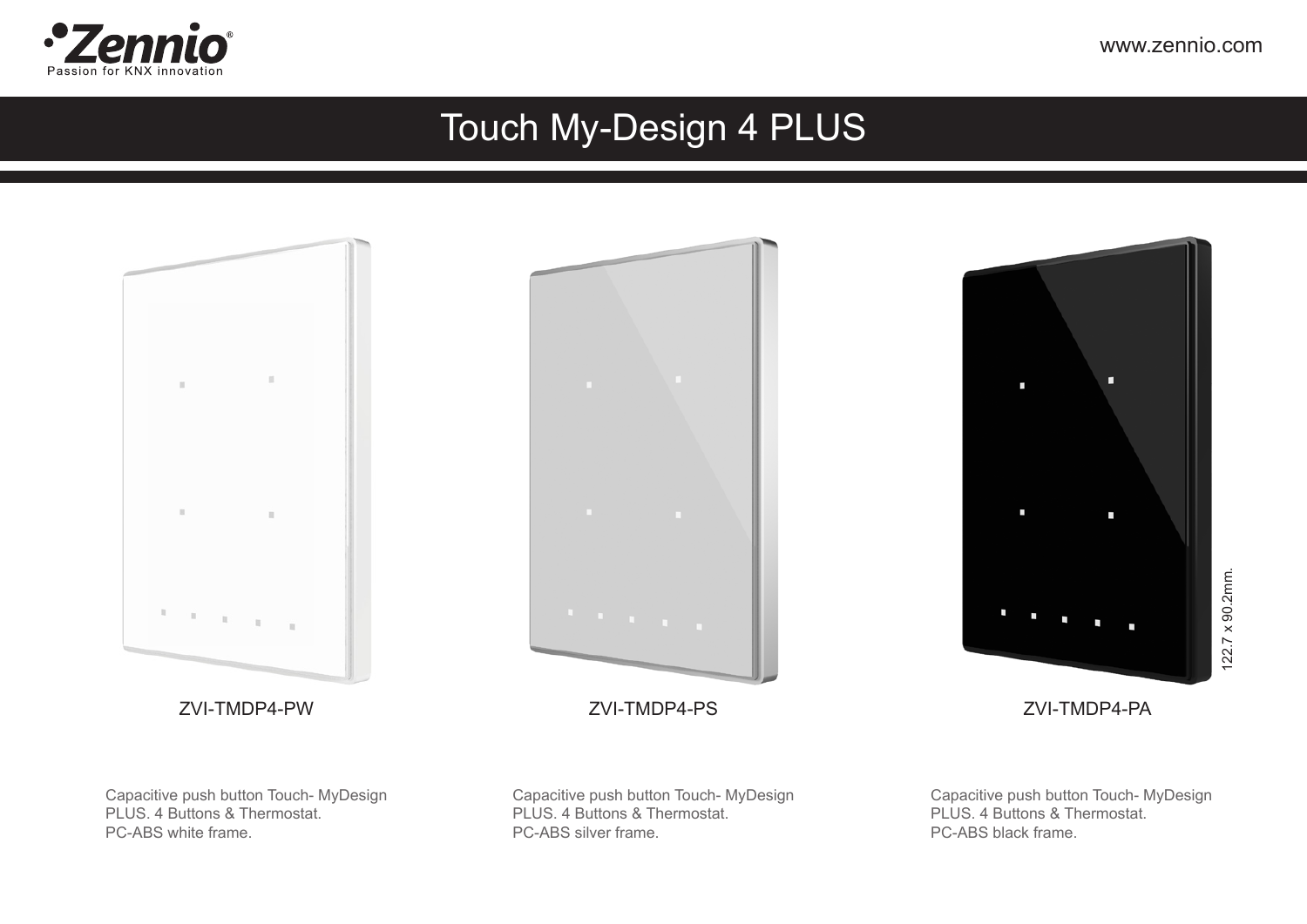

### Touch My-Design 6 PLUS

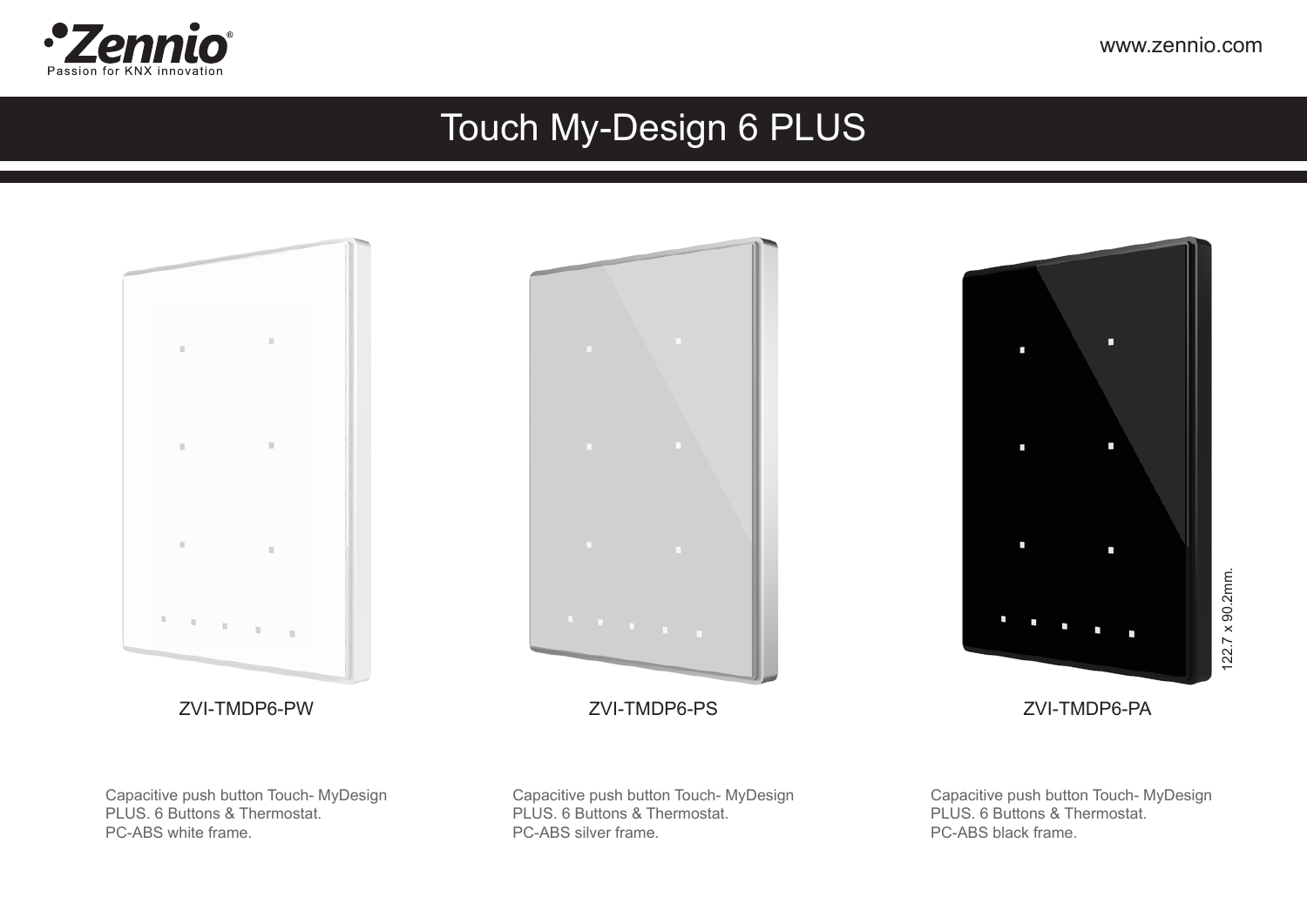

### Touch My-Design 8 PLUS